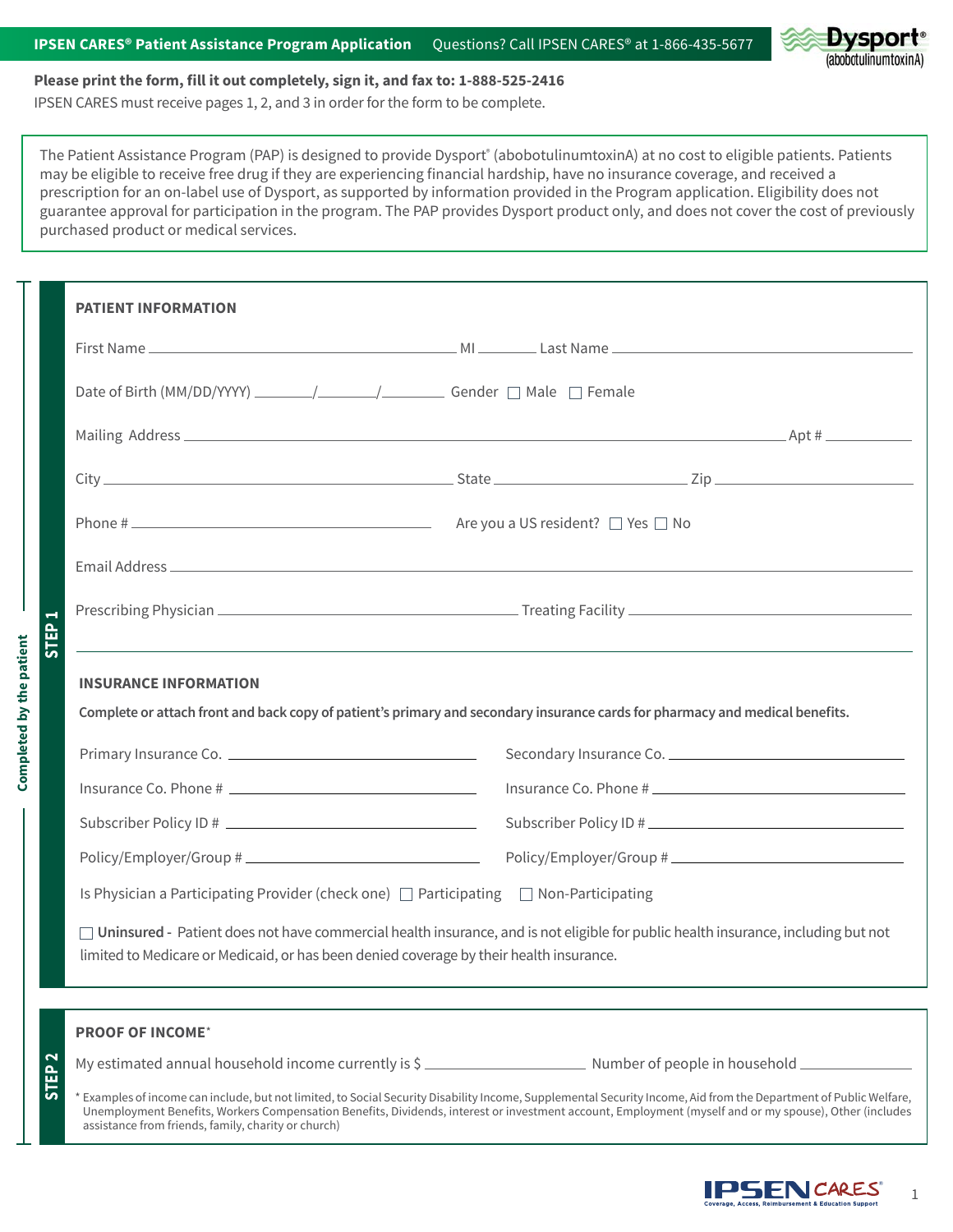

**Please print the form, fill it out completely, sign it, and fax to: 1-888-525-2416** IPSEN CARES must receive pages 1, 2, and 3 in order for the form to be complete.

# **PATIENT AUTHORIZATION**

I authorize my/the patient's doctor(s) and their staff to disclose my/the patient's personal health information ("PHI"), including information about my/the patient's insurance, prescription, and medical condition to Ipsen Biopharmaceuticals, Inc., and/or its agents or third party vendors (collectively, "Ipsen") and the Dysport® Patient Assistance Program (the "PAP"). I know that the information I provide will be used by the PAP to: (1) decide if I/ the patient am/is eligible for assistance; (2) operate the PAP; (3) send me information about the PAP and other programs that might help me pay for my/the patient's medicines; (4) send my/the patient's information to other programs that might help me pay for my/the patient's medicines; (5) ask me for financial, insurance, and/or medical information; and/ or (6) share my/the patient's information as required or permitted by law. I authorize the PAP to use information on this Application and any other information I give to the PAP for these same reasons. I also give Ipsen permission to share my/the patient's PHI and other information with people and companies that work with the PAP; government agencies, including the Centers for Medicare and Medicaid Services; insurance companies, including Medicare Part D plans; my/the patient's doctor(s) and other people, or institutions who are involved in my/the patient's healthcare, such as pharmacies and hospitals; and/or other organizations that might help me pay for my/the patient's medication. All information that I provide may be used by Ipsen, or any third party working on behalf of Ipsen, in connection with the PAP. I understand that once my/the patient's PHI has been disclosed to Ipsen, it is no longer protected by federal privacy laws and Ipsen may re-disclose it; however, Ipsen has agreed to protect my/the patient's PHI by using and disclosing it only for the purposes described above or as required by law. I can withdraw this authorization by contacting "IPSEN CARES® at 1-866-435-5677 or mailing a letter requesting such revocation to IPSEN CARES®, 11800 Weston Parkway, Cary, NC 27513, but it will not change any actions taken before I withdraw this authorization. Withdrawal of this authorization will end further uses and disclosures of PHI by the parties identified in this form except to the extent those uses, and disclosures have been made in reliance upon this authorization. I understand that I may refuse to sign this form and, if I do so, I/the patient will not be able to participate in the PAP, but it will not affect my/the patient's eligibility to obtain medical treatment, my/ the patient's ability to seek payment for this treatment or affect my/the patient's insurance enrollment or eligibility for insurance coverage. This authorization expires one year after the date I sign it below. I understand that I will receive a copy of the signed authorization.

I promise that any information, including financial and insurance information, that I provide to the PAP is complete and true, and unless I have said something different in this application, I have no insurance coverage for this product, which includes Medicaid, Medicare, or any public or private assistance programs or any other form of insurance. If my income or health coverage changes, I will notify IPSEN CARES® at 1-866-435-5677. I understand that Ipsen has the right to contact me directly to confirm receipt of medications. Ipsen may revise, change, or terminate this program at any time.

## **Patient/Legal Guardian Signature**

We are collecting personal information in order to fulfill your request. Please see Ipsen's privacy policy at <https://www.ipsen.com/us/privacy-policy/>.



**STEP 3**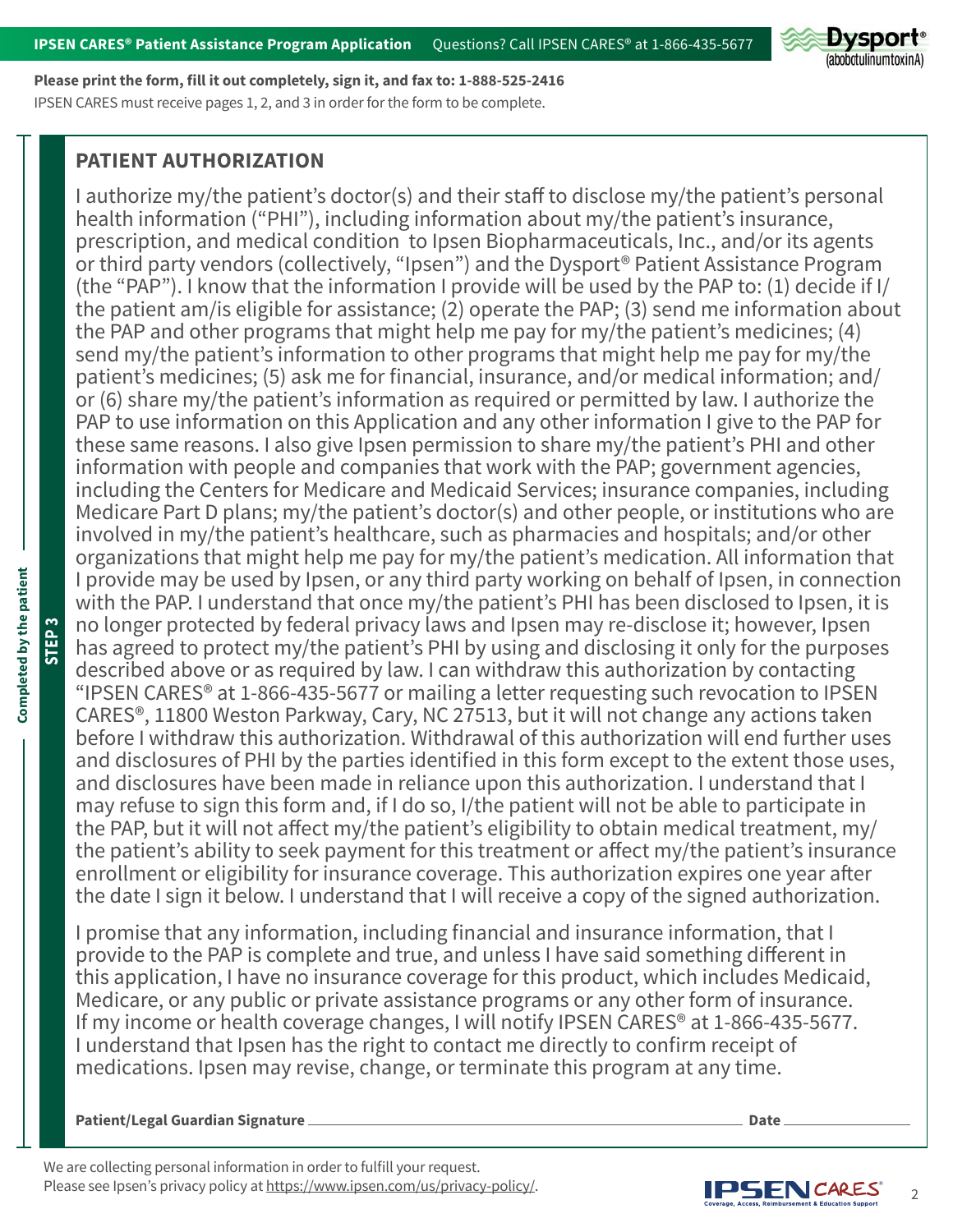

### **Please print the form, fill it out completely, sign it, and fax to: 1-888-525-2416**

IPSEN CARES must receive pages 1, 2, and 3 in order for the form to be complete.

|                                     | <b>HEALTHCARE PROVIDER INFORMATION</b> |  |  |  |  |  |
|-------------------------------------|----------------------------------------|--|--|--|--|--|
| $\blacktriangleleft$<br><b>STEP</b> |                                        |  |  |  |  |  |
|                                     |                                        |  |  |  |  |  |
|                                     |                                        |  |  |  |  |  |
|                                     |                                        |  |  |  |  |  |
|                                     |                                        |  |  |  |  |  |
|                                     |                                        |  |  |  |  |  |
|                                     |                                        |  |  |  |  |  |

## **PRESCRIBER ATTESTATION**

The Prescriber must sign this form to enroll the patient for free goods as part of the Patient Assistance Program (PAP).

By signing below, I certify that the therapy referenced in this form is medically necessary and that I have received the necessary authorization to release the information herein and medical and/or patient information relating to Dysport® therapy to Ipsen and its agents or contractors for the purpose of evaluating the patient's eligibility for Ipsen's patient support programs administered by IPSEN CARES®. I certify that any medications received from Ipsen in connection with any IPSEN CARES® program will be used only for the named patient. These medications will not be offered for sale, trade, or barter. Additionally, no claim for reimbursement will be submitted concerning these medications, or any services provided by IPSEN CARES®, to any payor, including Medicare, Medicaid, or any other federal or state health insurance program, nor will any medications be returned for credit. If the named patient does not return for therapy, product will be returned to Ipsen. I acknowledge that I have assisted the named patient in enrolling in IPSEN CARES® exclusively for purposes of patient care and not in consideration for, expectation of, or actual receipt of remuneration of any sort.

Prescriber Signature **Date Access 2018 19:40 Access 2018** Date 2018 19:40 Access 2018 19:40 Access 2018 19:40 Access 2018 19:40 Access 2018 19:40 Access 20:40 Access 20:40 Access 20:40 Access 20:40 Access 20:40 Access 20:4



**STEP 5**